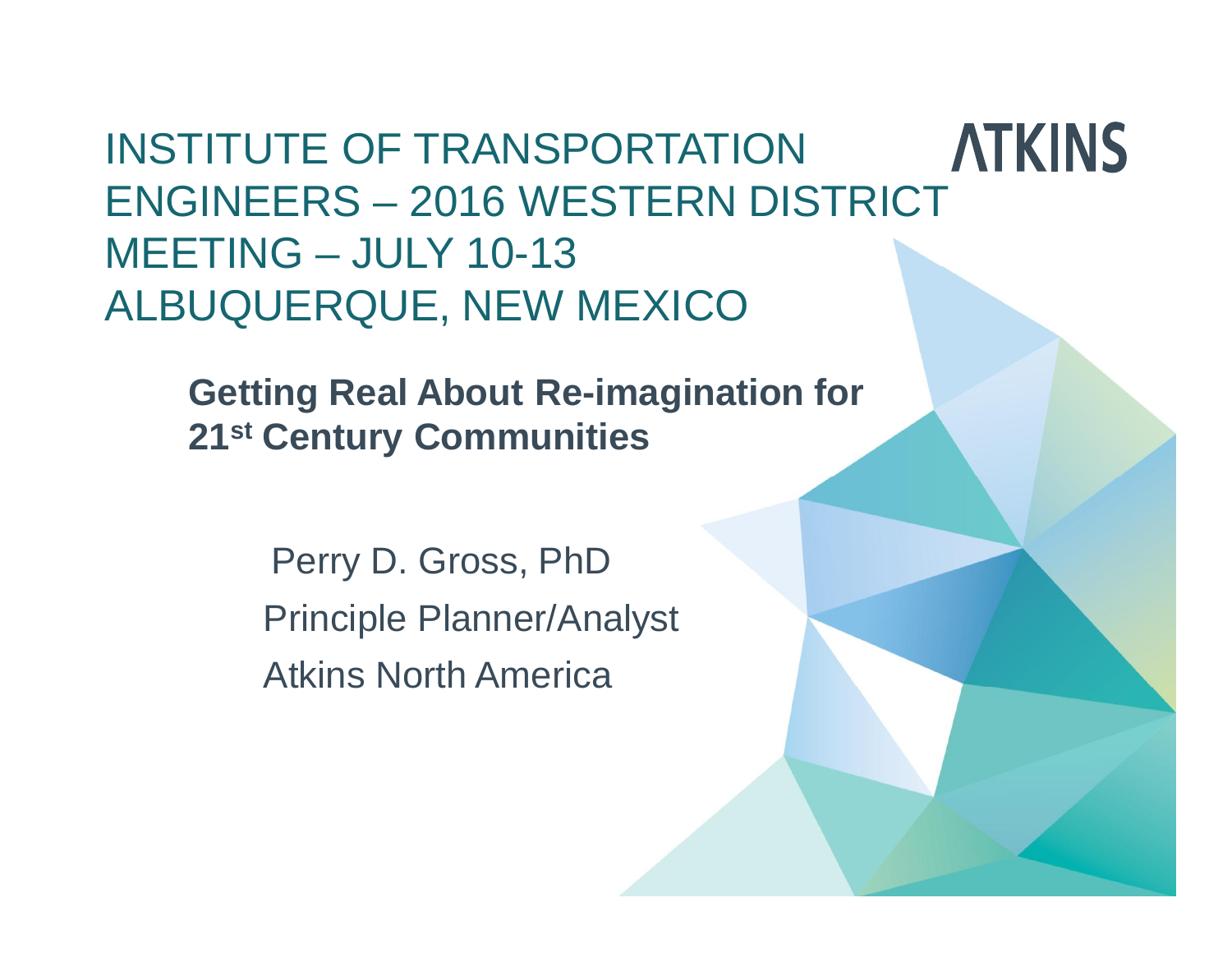### This Re-imagining Discussion

- Why we need to re-imagine
- Generating collaborative dialogues
- Local, state, federal, and advocacy initiatives that invite re-imagining
- Political, policy, and bureaucratic traditions impeding reimaging
- Personal insights of a collaborative practitioner
- I will focus on a series of books I continue to employ in contemplating the future

NTKINS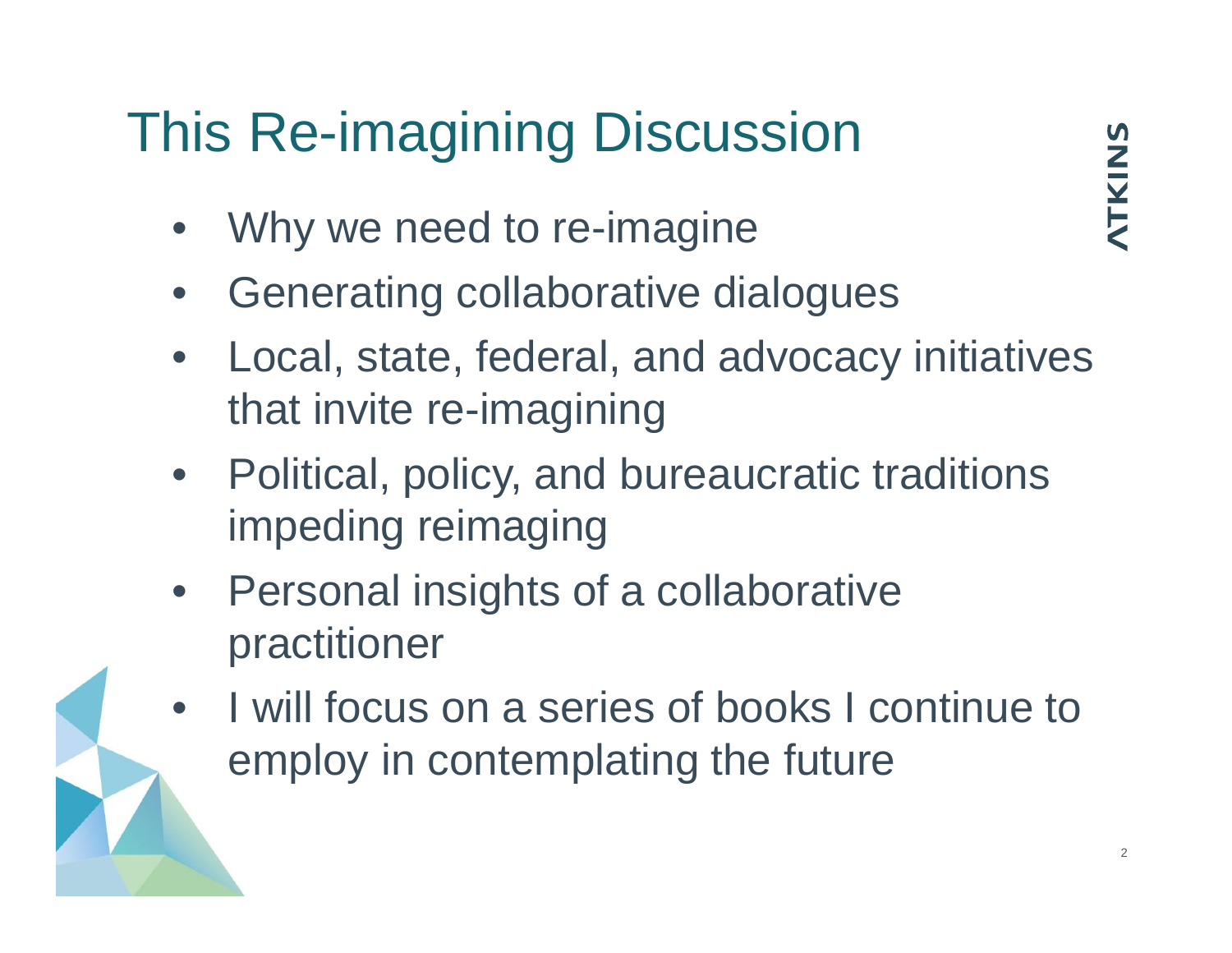### Why Re-imagining

- Each community is different for reimagining processes for public spaces and cope with:
	- base institutional,
	- professional,
	- social, and
	- political norms
- Further challenges
	- own personal limitations for imagination,
	- shifts in intergenerational preferences, and
	- the evolving implications of technology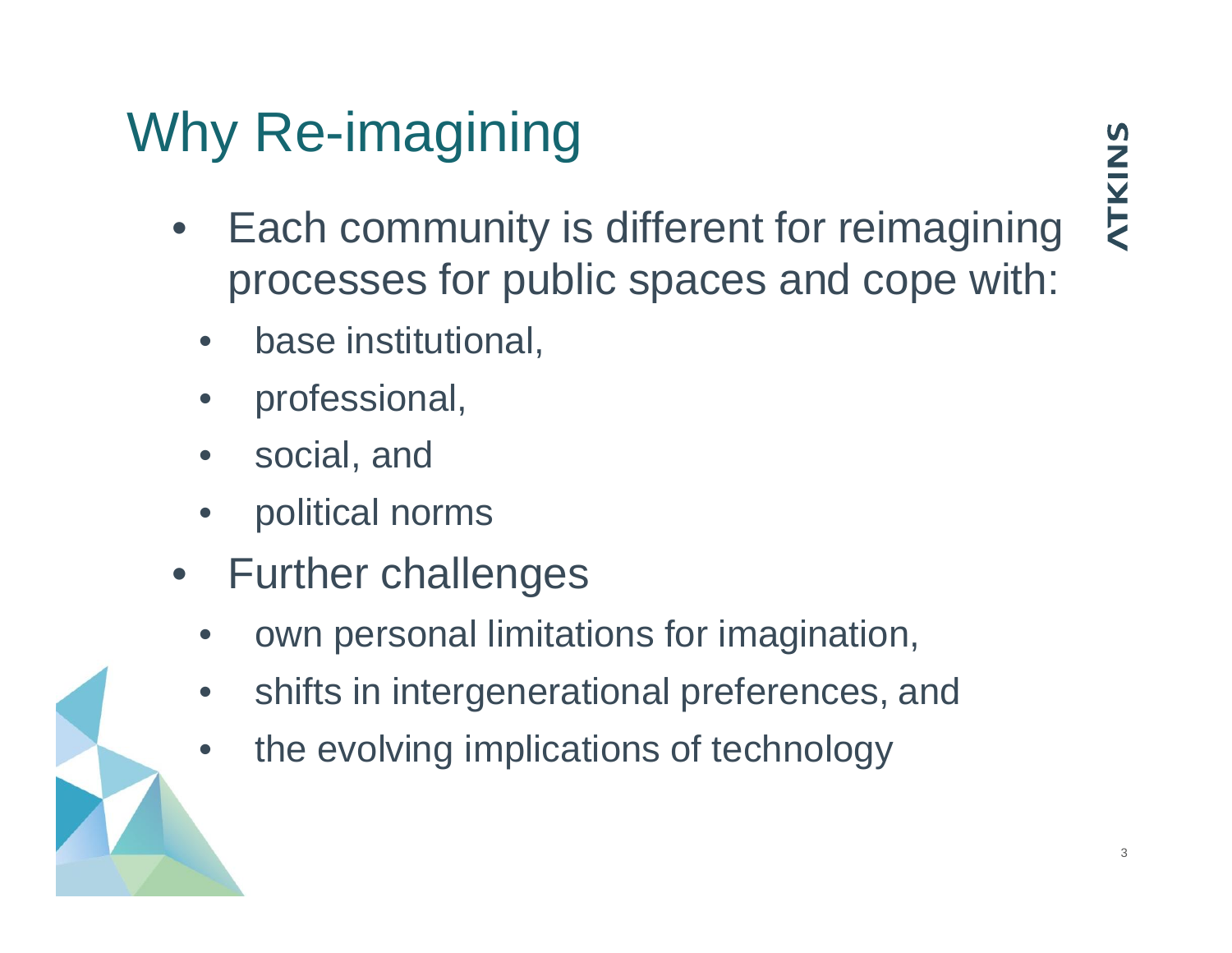### Habitat III (Quito, Ecuador, Oct., 2016)

**ATKINS** 

- United Nations Conference on Human **Settlements**
- First in Vancouver, 1976: Second in Istanbul, 1996
- Cities are 2% of global land area; 70% of GDP; 70% GHG; 70% waste; +60% energy
- Includes planners, infrastructure professionals, scientist, and a wide range of political, social, and policy representatives
	- Challenges all participants to anticipate and plan for the needs of future urban forms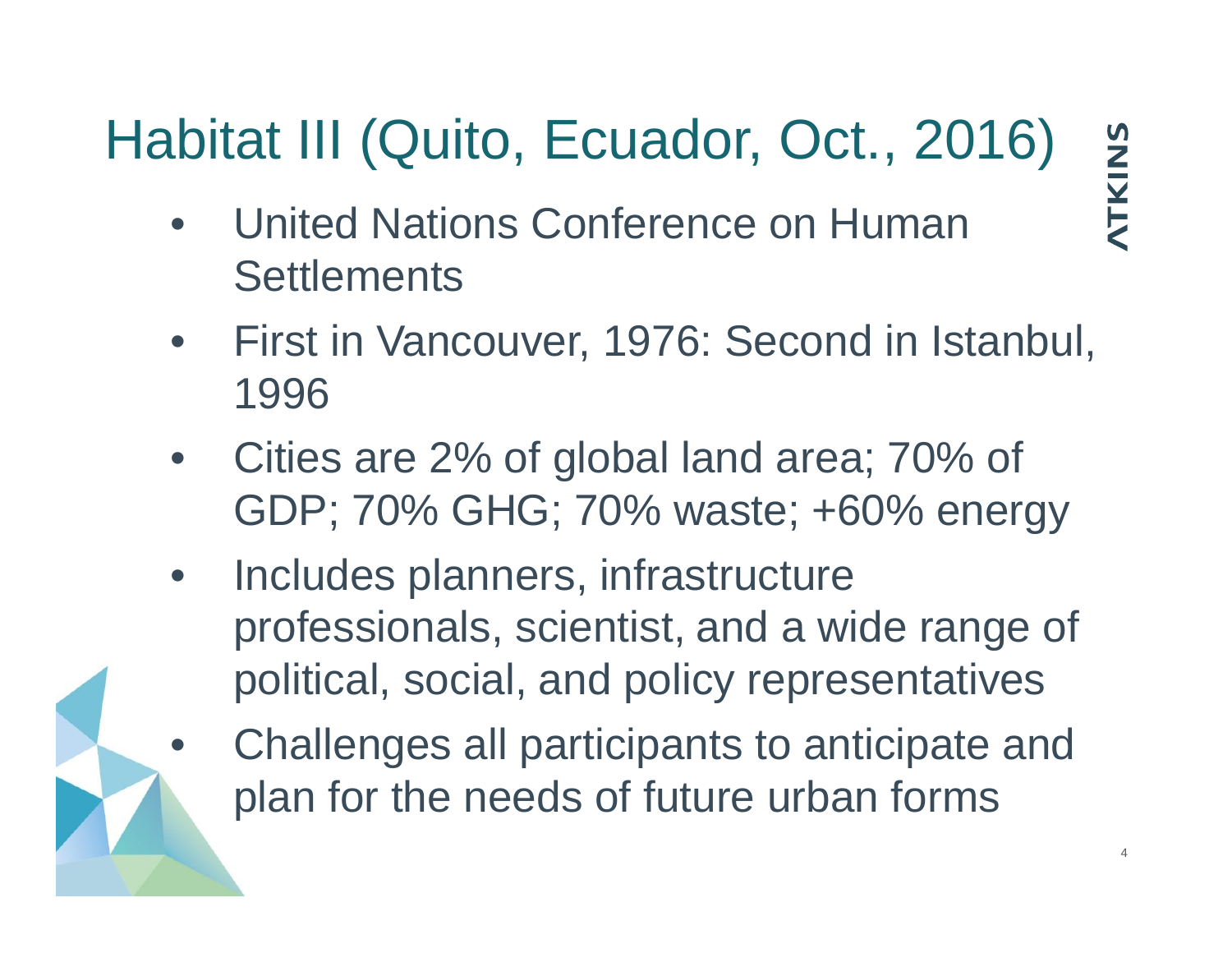### The City We Need 2.1 (APA Planning, July 2016)

- 1. Socially inclusive and engaging
- 2. Affordable, accessible, and equitable
- 3. Economically vibrant and inclusive
- 4. Collectively managed and democratically governed
- 5. Fosters cohesive territorial development
- 6. Regenerates and resilient
- 7. Shared identity and sense of place
- 8. Well-planned, walkable, and transit-friendly
- 9. Safe, healthy, and promotes well-being 10. Learns and innovates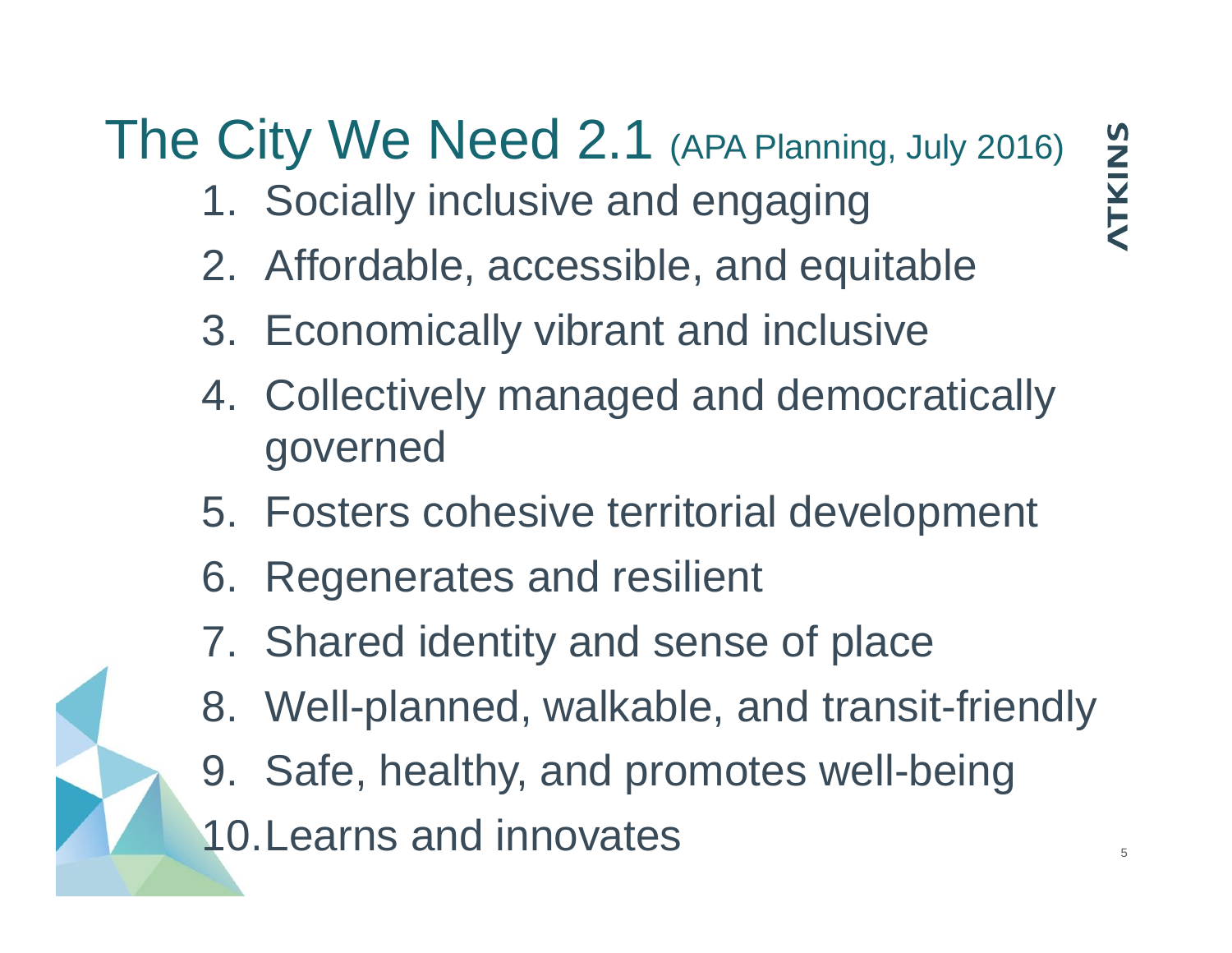# Conference Calls to Re-envision

- Adam Lyons discussion of Connected Vehicles and V21
	- Variable rates of adaption
- Robert L. Bertini research of state-level preparedness for connected/autonomous vehicles
	- Equity, readiness, and even awareness
- Charlie Coles research on the policy implications of autonomous vehicles
	- Experiences with technology adaptation
	- Julia Luna discussion about long range planning
		- Technical guidance and the future

6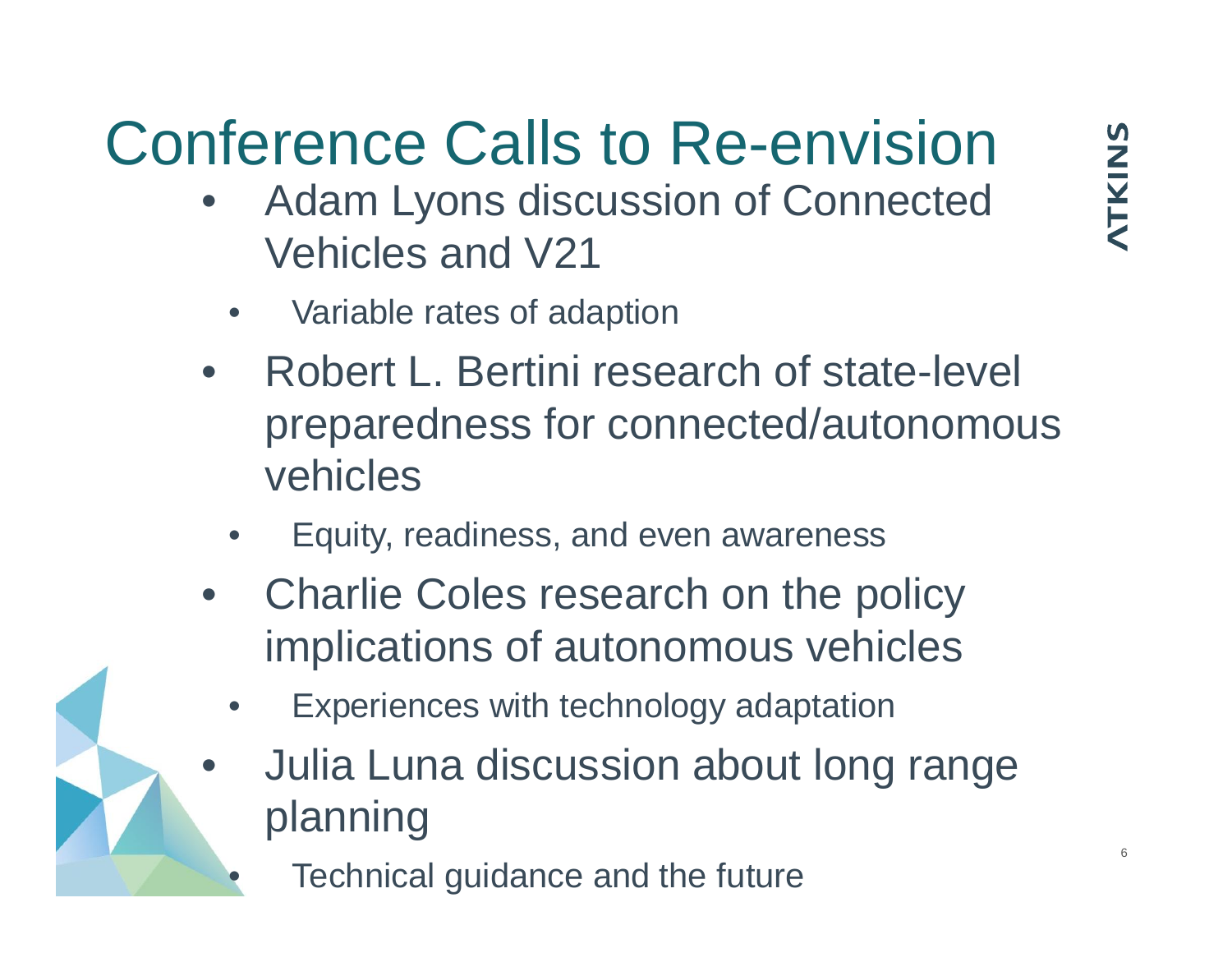7

### Perspectives From the Practitioners Realm



*Changing Metropolitan America: Planning for a Sustainable Future*; Hudnut III; 2008; The Urban Land Institute.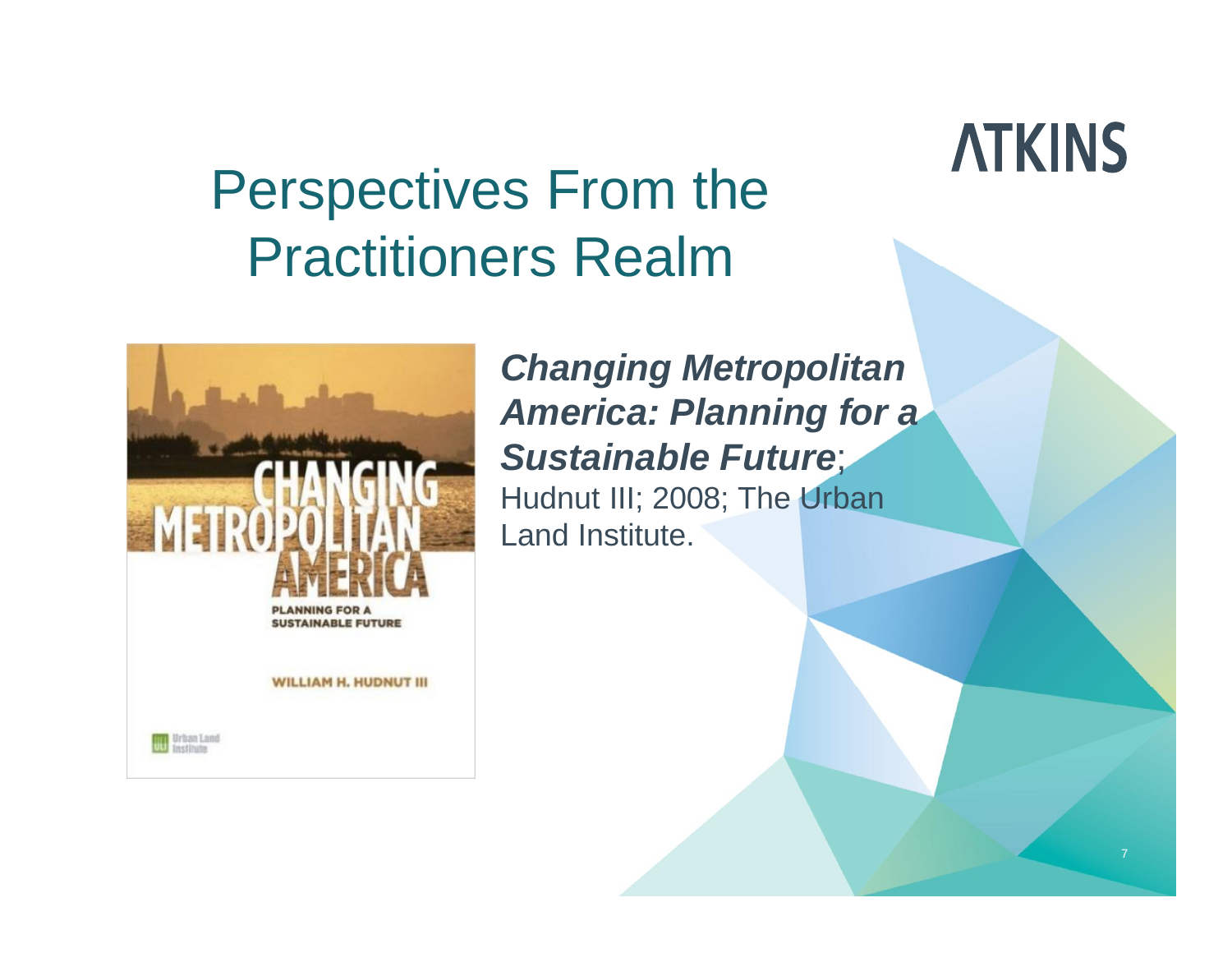### Perspectives from the Real Estate Realm



**ARTHUR C. NELSON** 

*Reshaping Metropolitan* America; Nelson; 2013; Island Press.

In-depth investigation of complex change from a real estate perspective

Market preferences

Demographic preferences

Strategies for moving forward…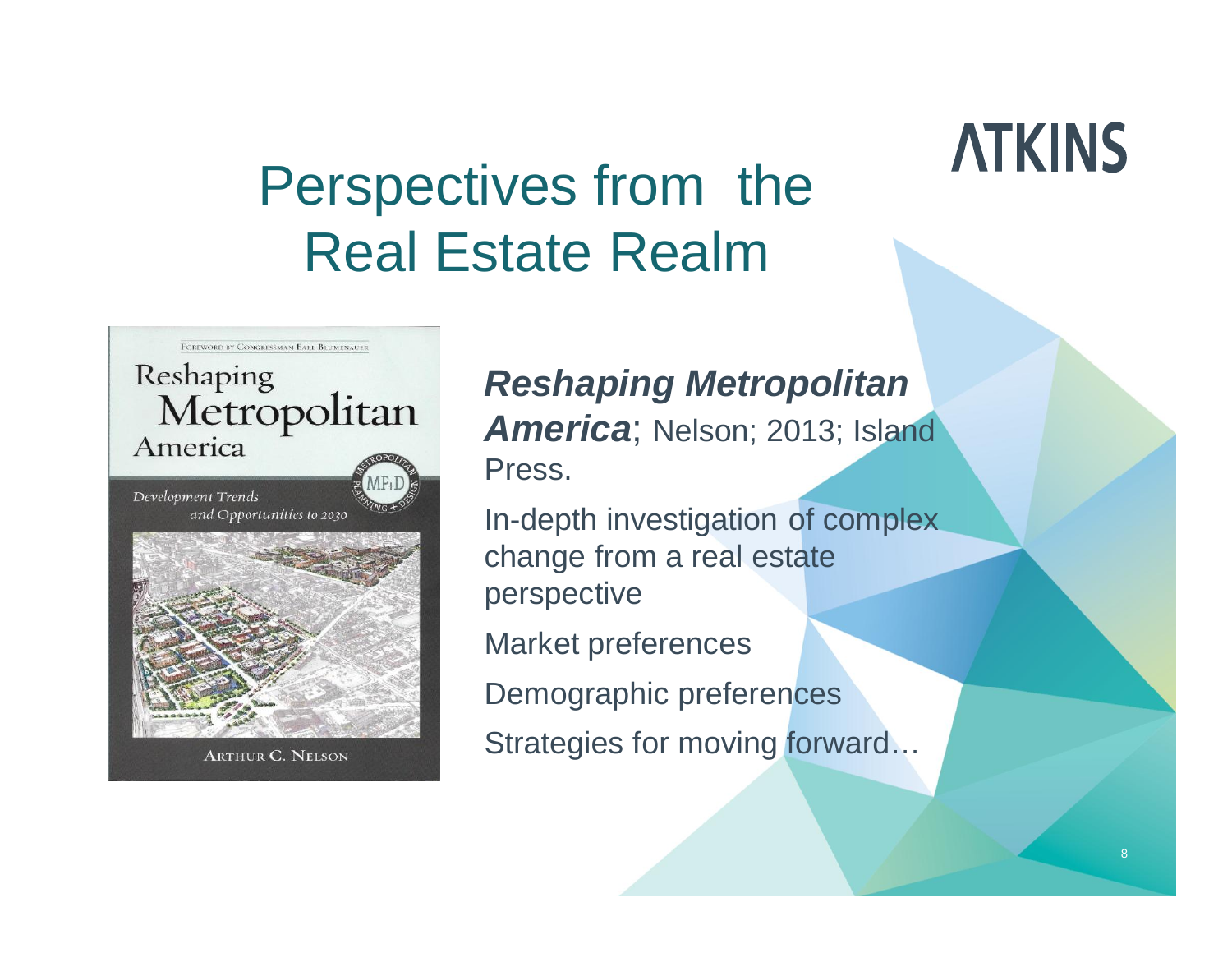### Perspectives from the Public Policy Realm





**ROLAND V. ANGLIN** 

**CRC Press** 

*Promoting Sustainable Local and Community Economic Development*;

Anglin; 2011; Taylor and Francis Group, LLC.

Discusses the complex relationships between community form, economic vitality, challenges of the 21st Century, and the need for innovative engagement among all actors…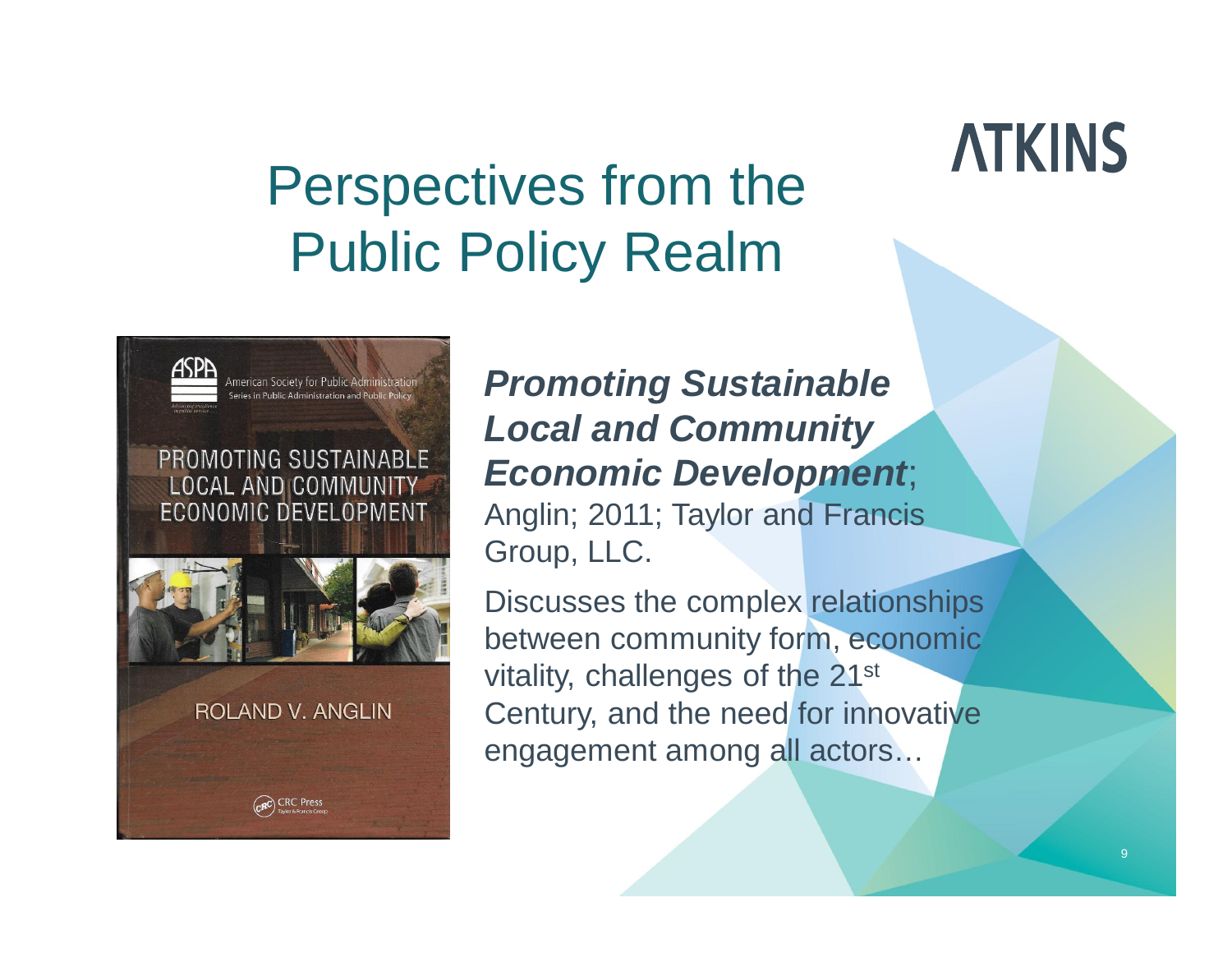### The Collaborative Response

- The 21<sup>st</sup> Century presents a wide range of challenges in which transportation plays a integral, but not singular role
- Collaborative Practitioners, such as those with the Center for Collaborative Policy (CSUS) and Kitchen Table Democracy (Portland) have identified fundamental theories for change dialogues
- As Habitat III reveals, there are many diverse and interdependent parties for coping with complex challenges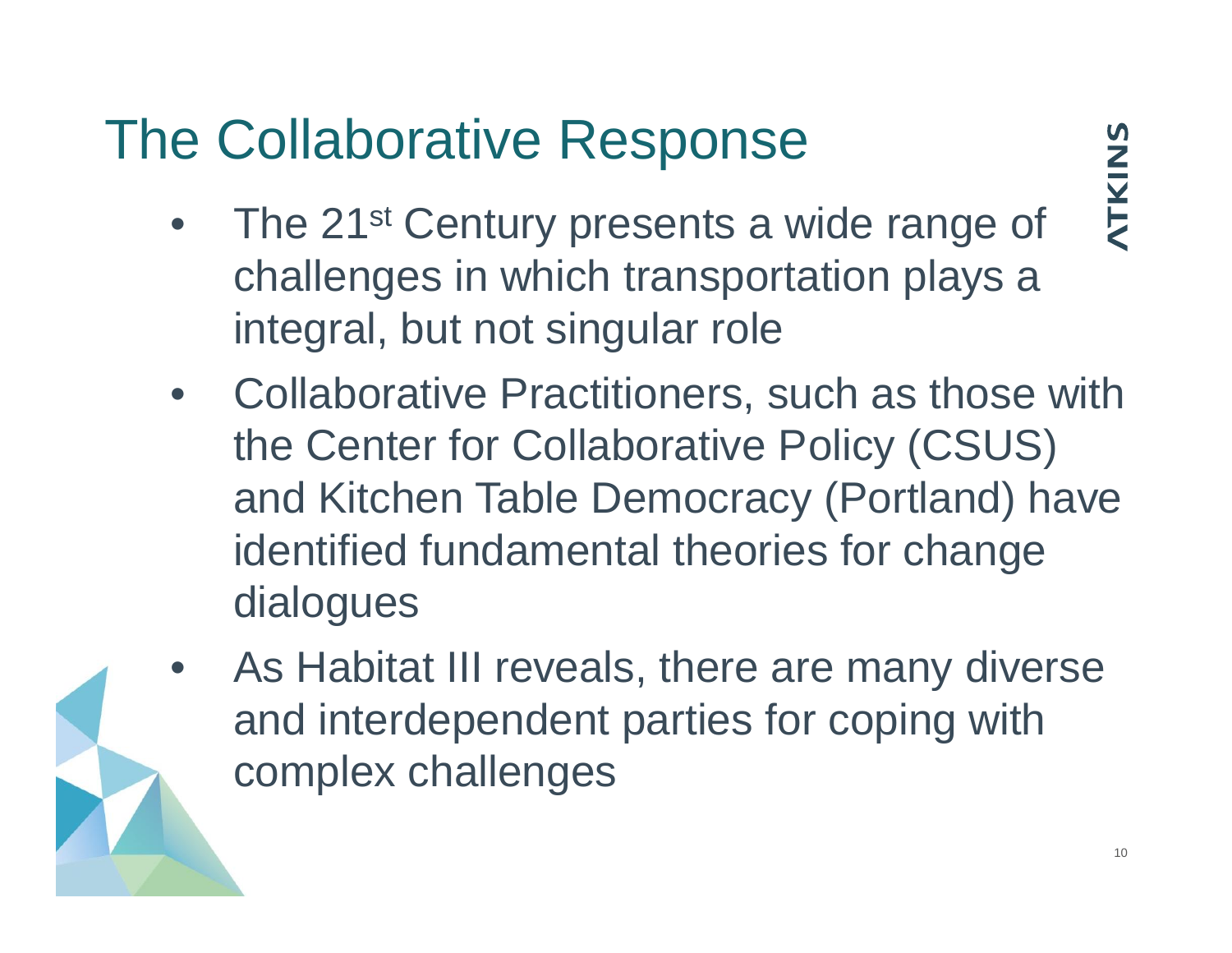### Argyris & Schon: Learning

- Systems Science
- Single-loop learning seeks to improve the system as it exists
- Double-loop learning questions underlying values and assumptions of the system that exists

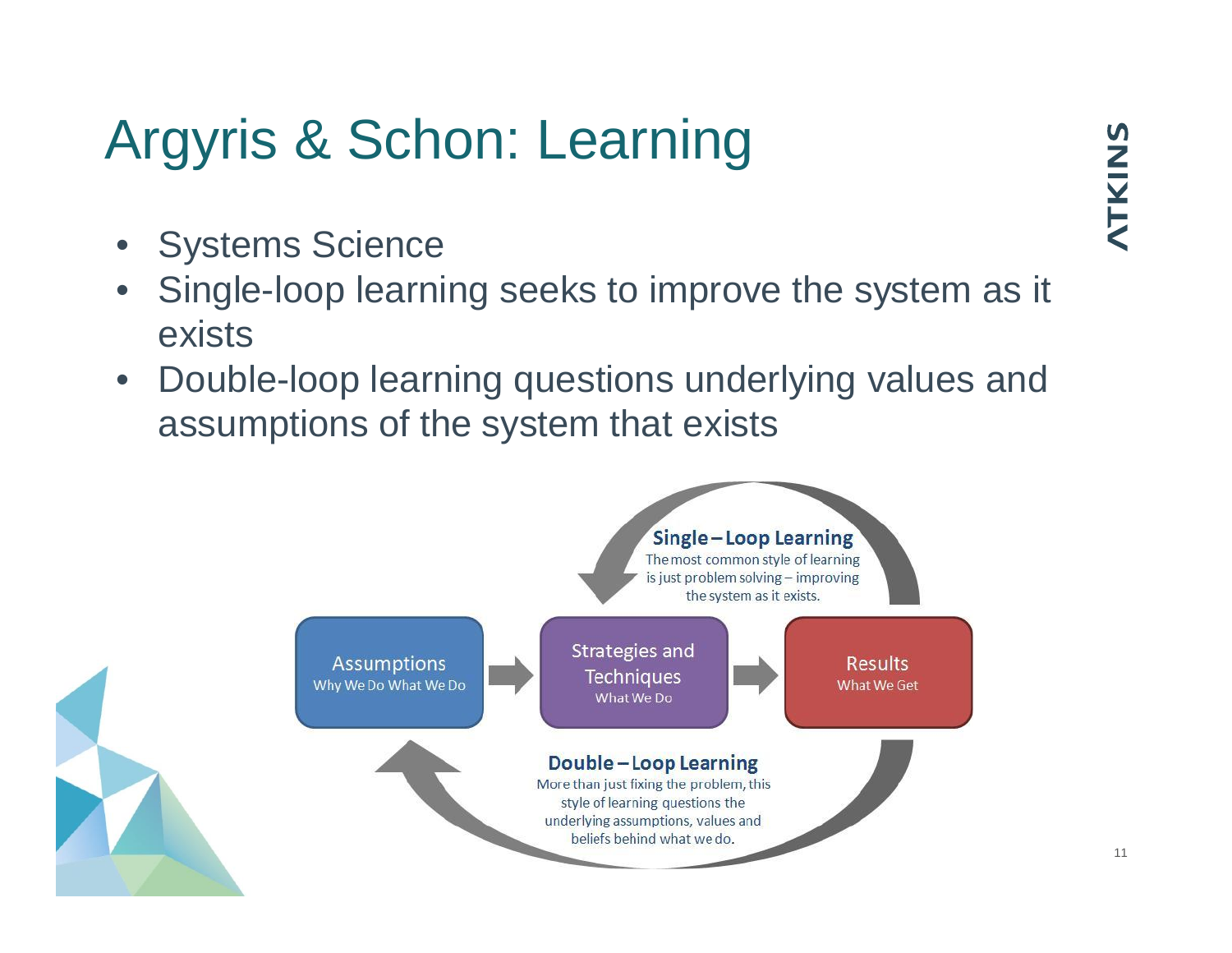### Peter Senge: Fifth Discipline (1990)

- Systems Science
- Each step from observable data to action subject to the reflective loop
- Re-imagining requires a questioning of assumptions
- New data and new meanings arise

#### the ladder of inference

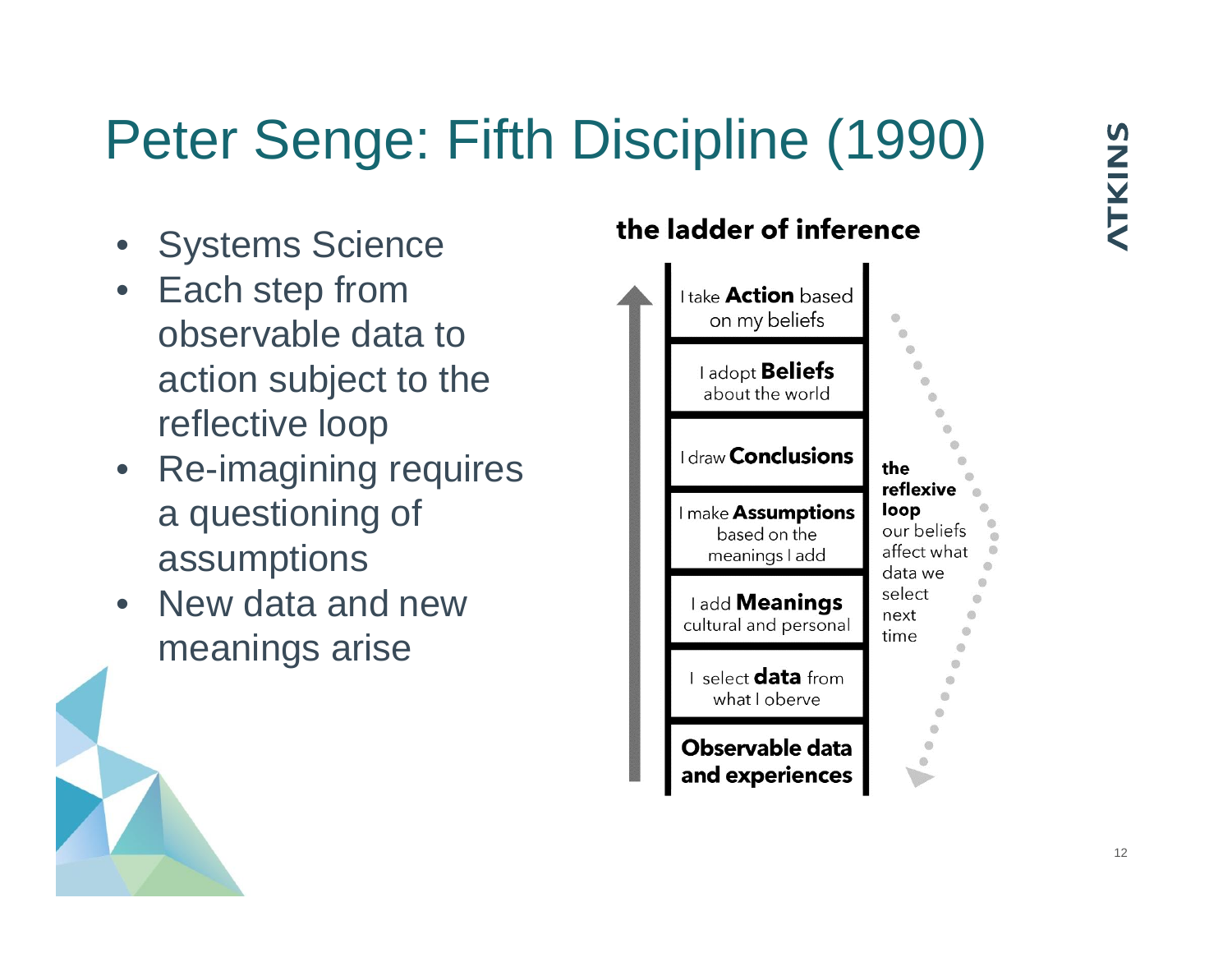### Ongoing "Re-imagining" Initiatives

- Active Transportation
- Complete Streets
- Livability
- Sustainability
- New Urbanism
- Smart Growth
- **Among Others**

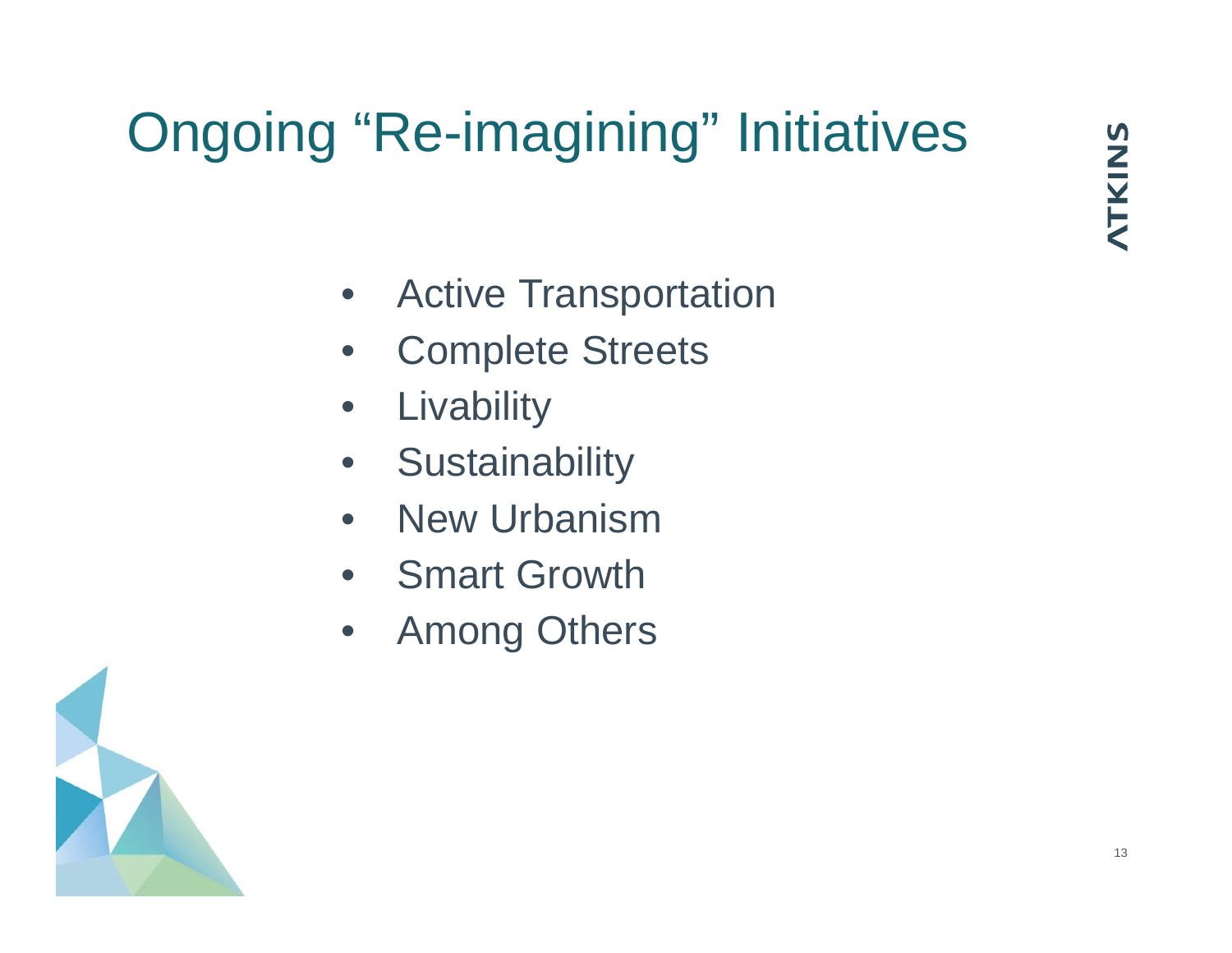### **Challenges**

- Political Traditions : understanding the implications of technologies and other 21<sup>st</sup> Century initiatives
- Public Policy Traditions: history of discrete policy domains
- Bureaucratic Traditions: organizational and professional cultures

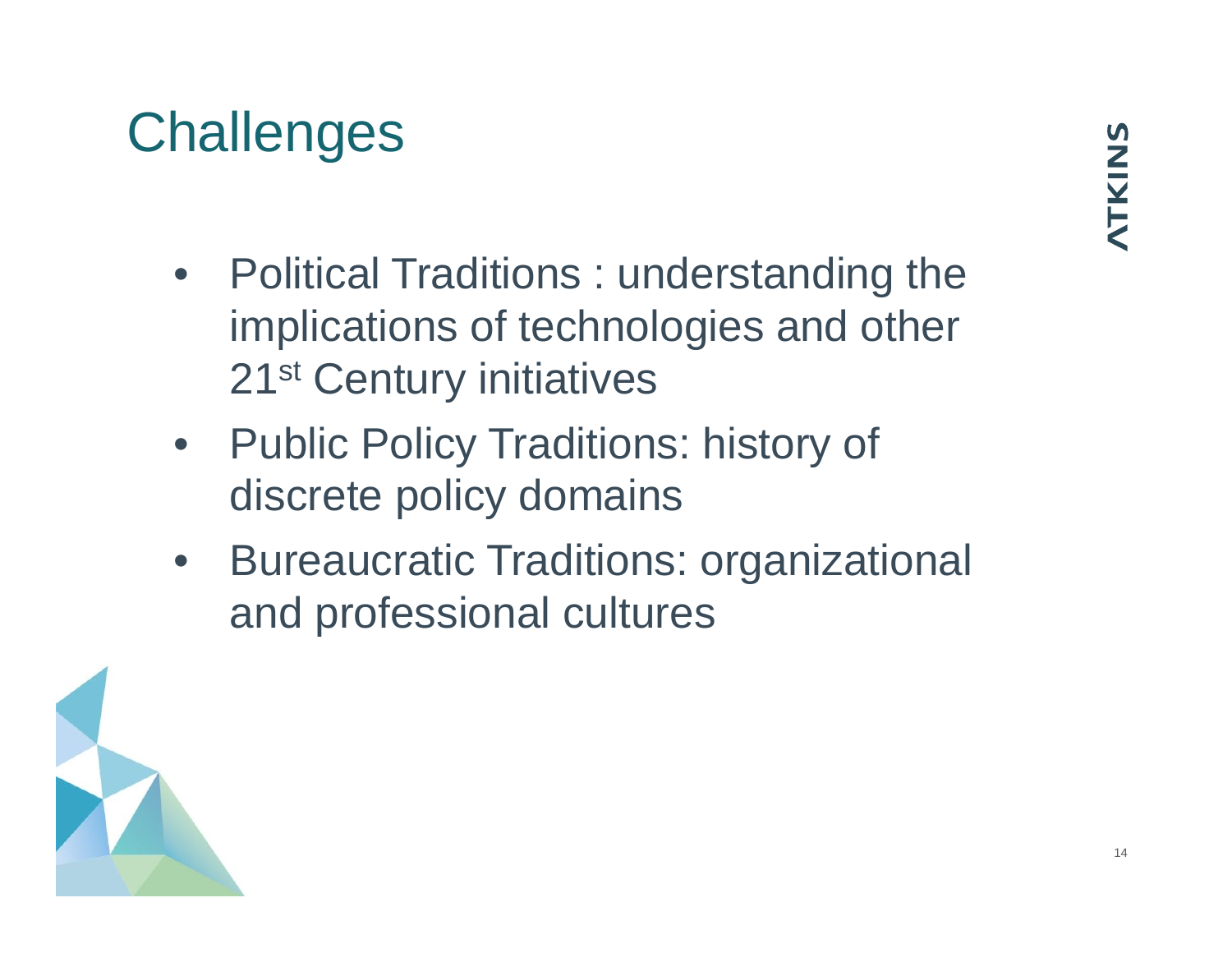### **ATKINS** Pragmatic Perspectives on Implications of Change

*Incomplete Streets: Processes, Practices, and Possibilities*; Zavestoski & Agyeman (editors); 2015; Routledge.

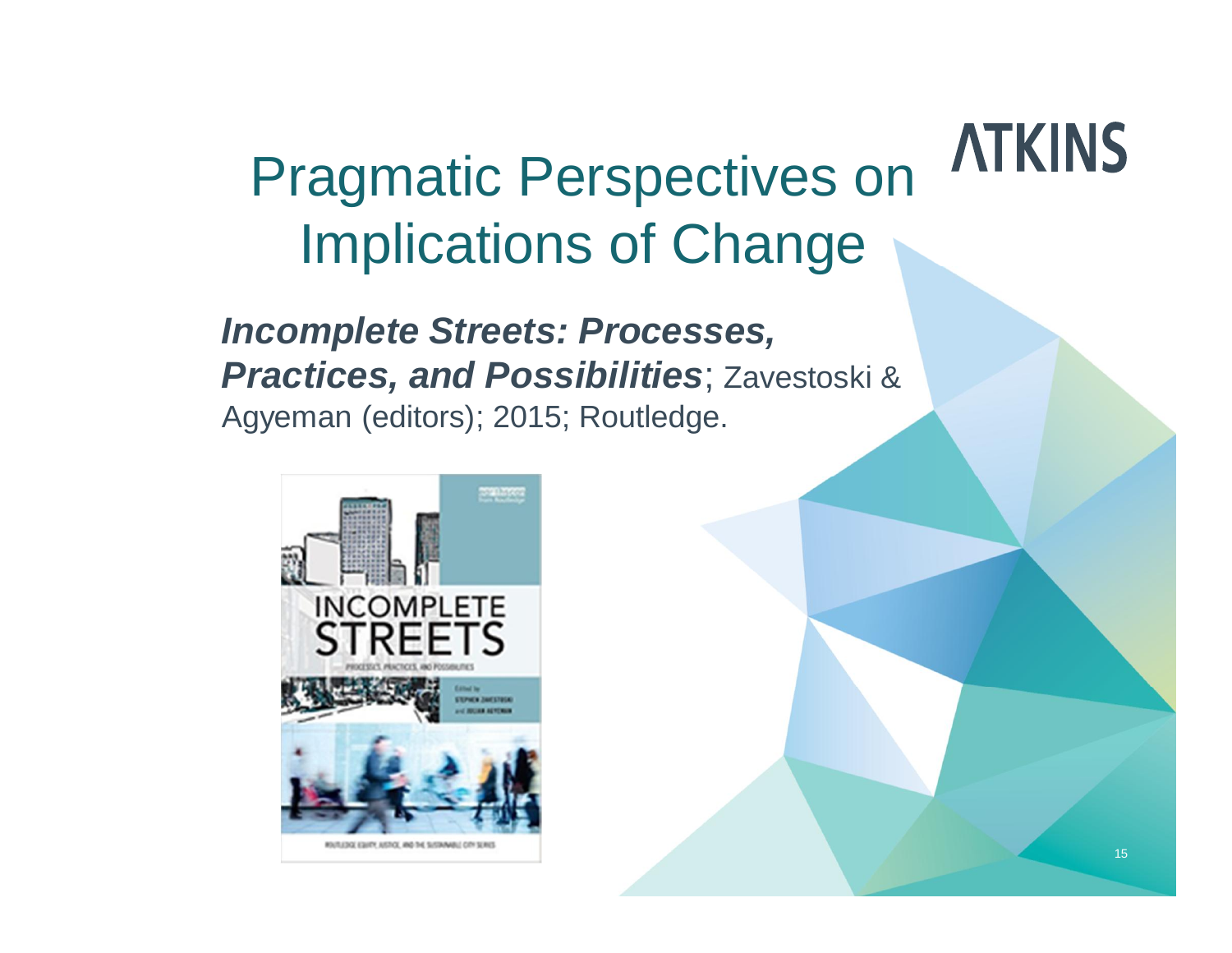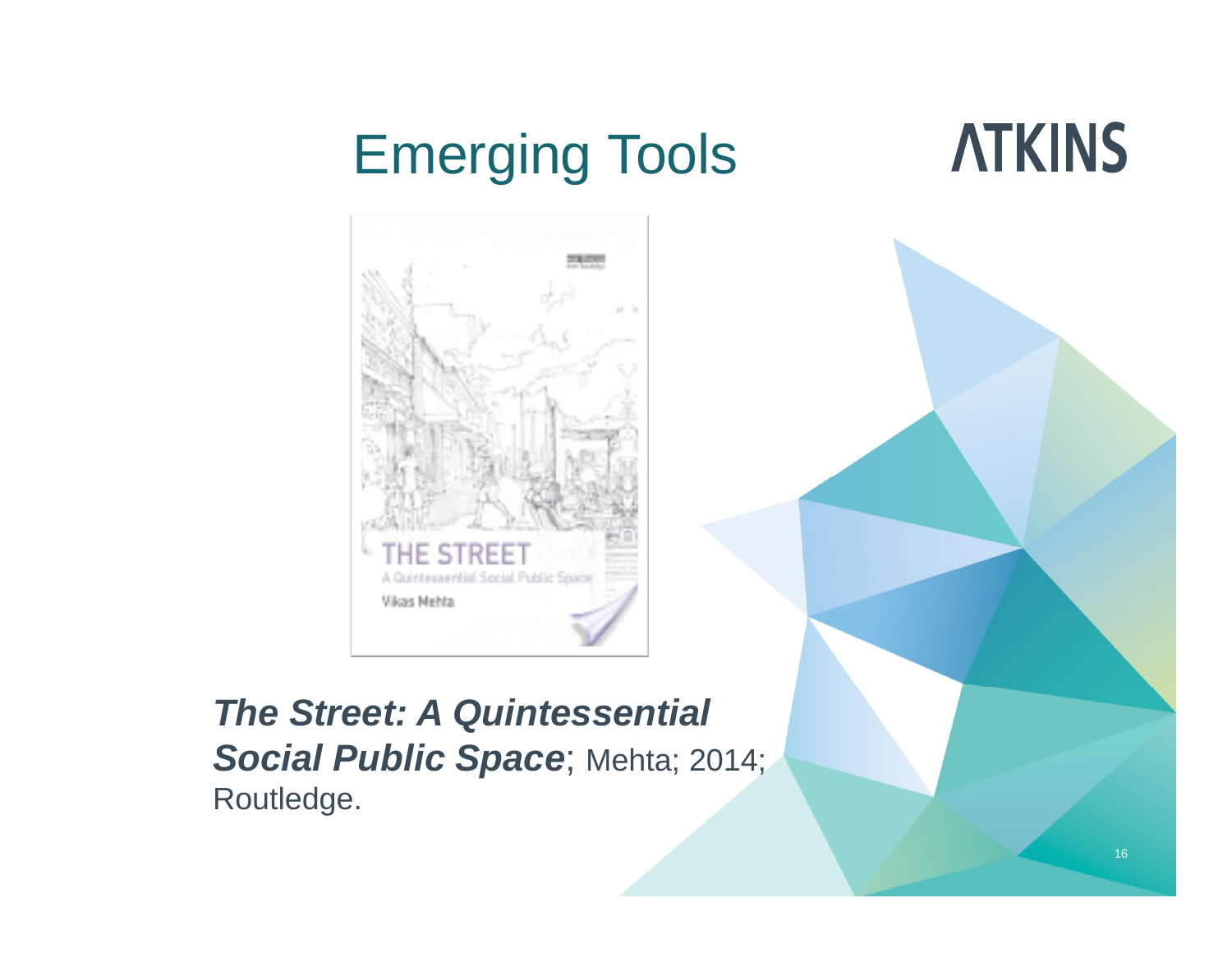### Emerging Tools



*Pedestrian and Transit-Oriented Design*; Ewing & Bartholomew; 2013; The Urban Land Institute & the American Planning Association.

### **ATKINS**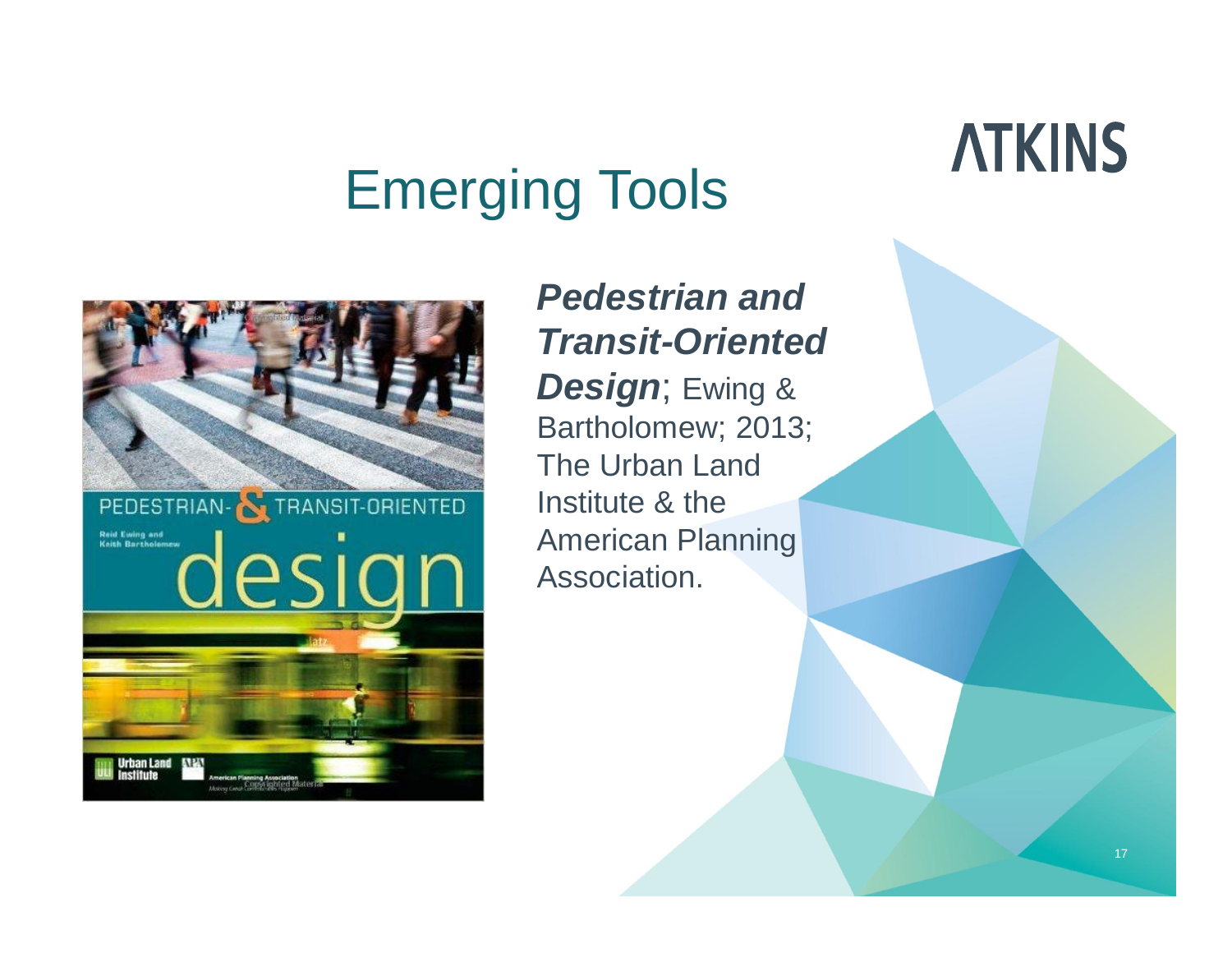### Emerging Tools

### **Measuring Urban Design**

Metrics for Livable Places



*Measuring Urban Design: Metrics for Liveable Places*; Ewing & Clemente; 2013; Island Press.

Note, Island Press has extensive reference material for 21<sup>st</sup> Century planning initiatives.

## **ATKINS**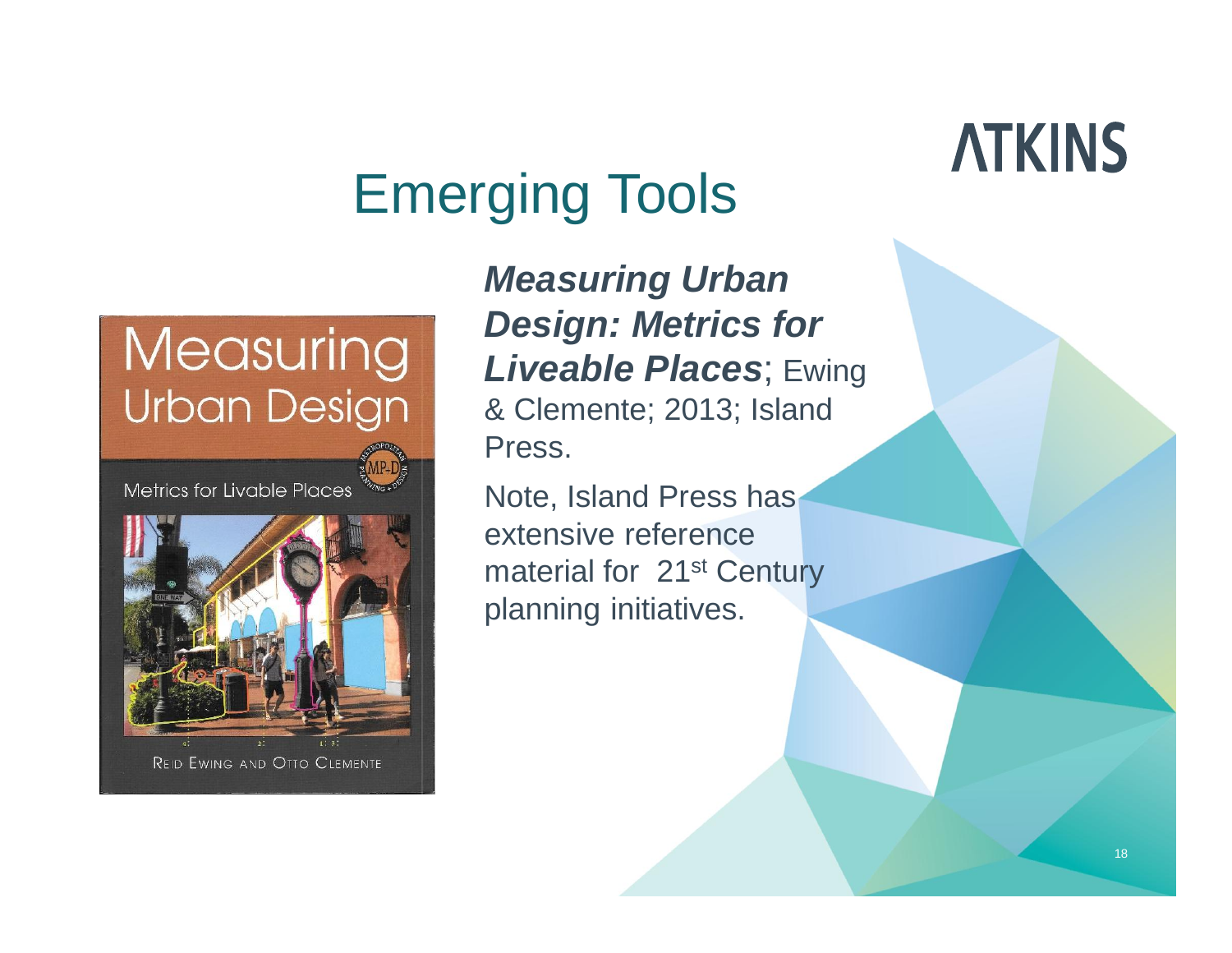### Emerging Tools

### *Urban Street Design Guide*; National

Association of City Transportation Officials; 2013; Island Press.



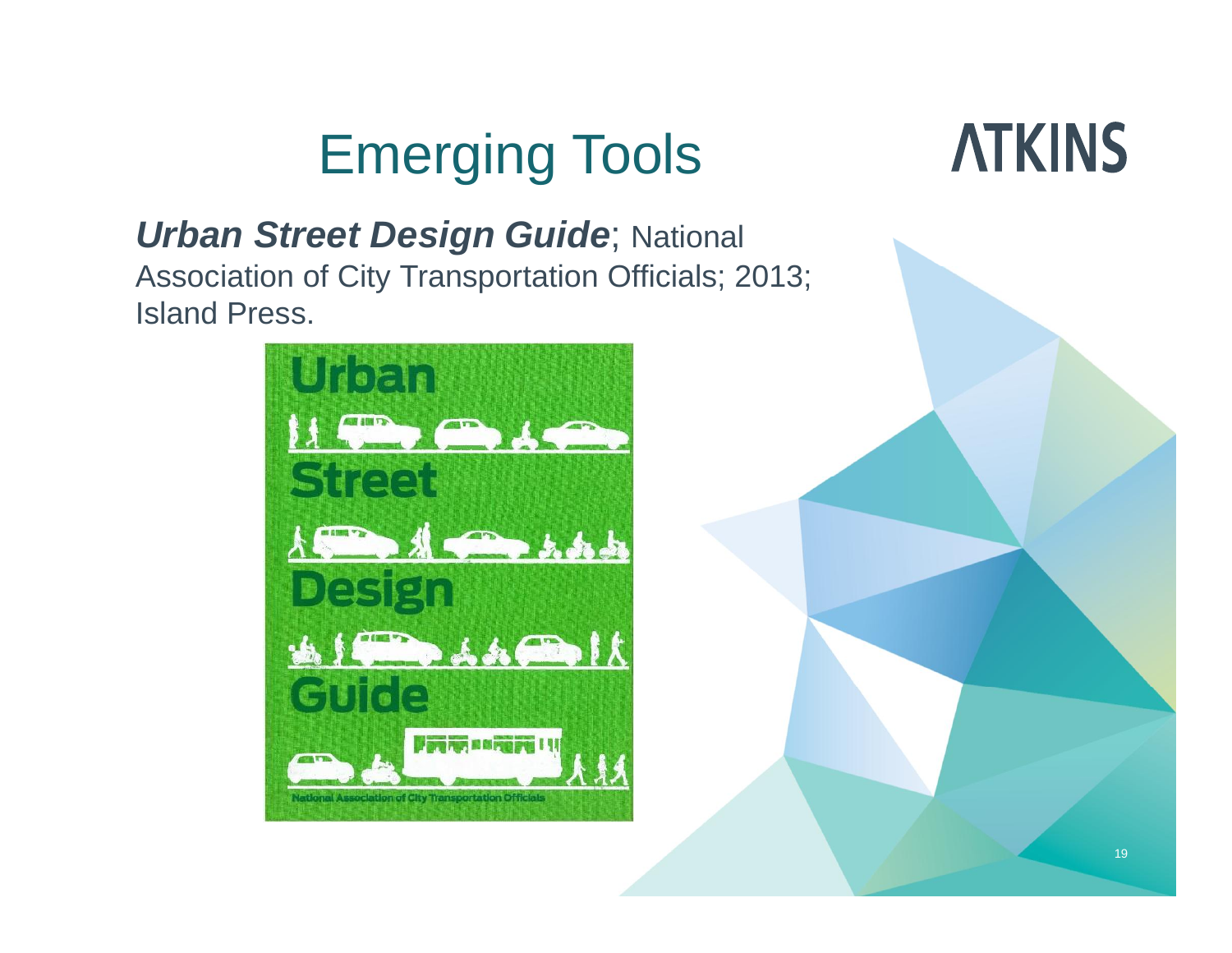### Quick Takeaways from these Sources

• Transportation is complexly integrated into all aspects of society

- Streets represent a critical opportunity in coping in issues in society
- Approaches to street design from users other than vehicles
- An extensively researched approach to judging urban spaces
	- A "design guide" that advocates for intermediate approaches to assist stakeholders in conceptualize the future